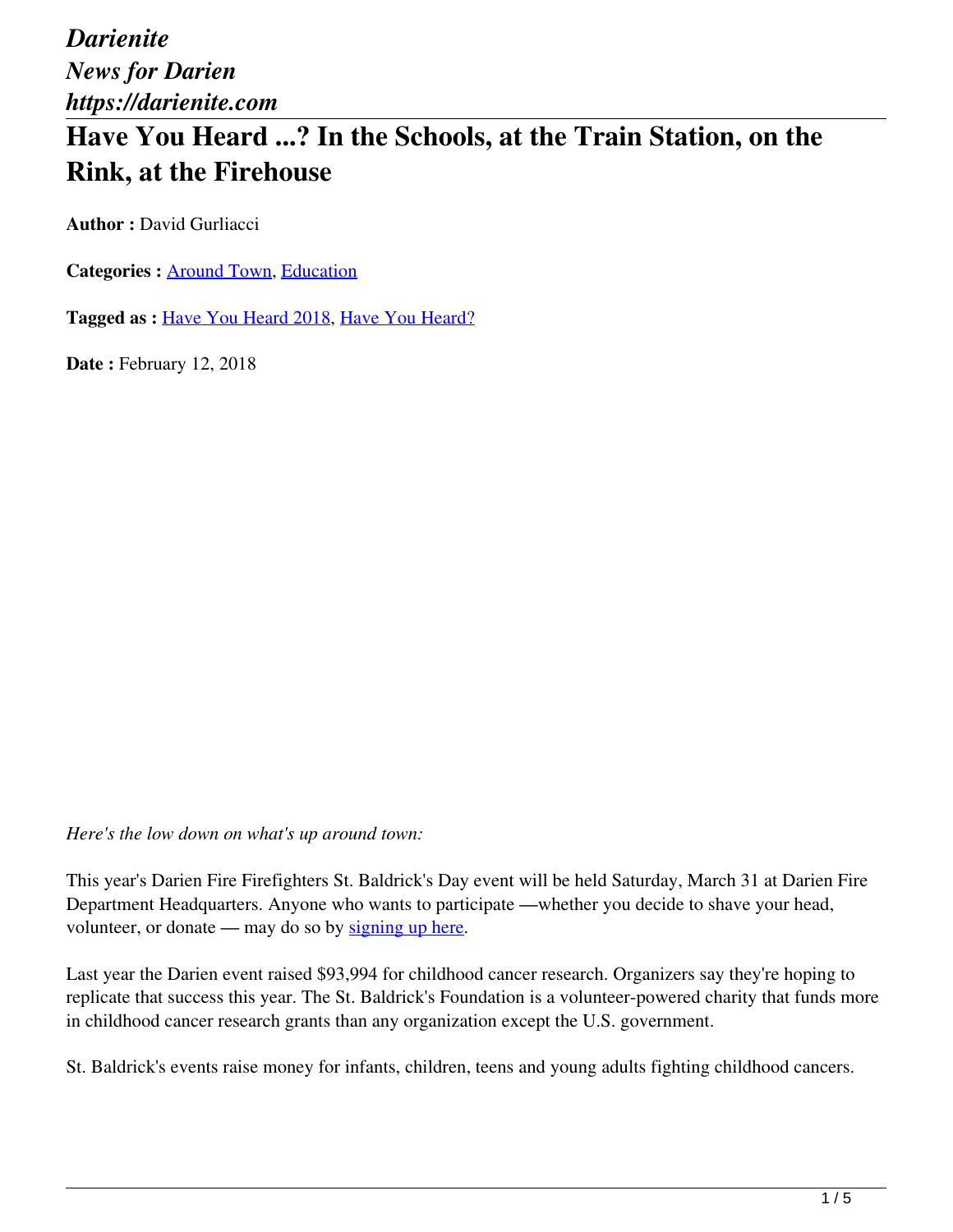\*\*\*

Expect some new lighting on the south side of the tracks at Noroton Heights Railroad station. On Monday, Feb. 5, Public Works Director Edward Gentile told the Board of Selectmen he expected LED lighting to be up "within two weeks."

\*\*\*

Darien residents Meg Tweedy, Ben Larrabee and Dana Goodfellow were among those winning awards Sunday at the Rowayton Arts Center exhibition, "Beyond Brushwork."

Tweedy came in first place in the mixed media category; Goodfellow won first place in the Print category and Larrabee came in second for digital art.

Amy Schott of Wilton won Best in Show as well as the Gale Parsons Memorial Award. Her piece, "Twisted in Color," was created from tiny pieces of paper from packaging materials. The competition categories were digital art, drawings, mixed media, paper cuts, pastels and prints.

\*\*\*

Fifth graders at Hindley School and music teacher Kathy Knapp presented a program on Friday based on Tchaikovsky's Nutcracker Ballet.

"The entire 5th grade was involved in collaborating and creating the production and contributed their individual talents to make the show a success," according to the Darien Public Schools Music Department blog.

Here are pictures from the event:

\*\*\*

The Darien High School Math Modeling club fielded a team of four students — Dan Pfrommer, Julia Pfrommer, Matt Shabet, and Griffin Ott — at the High School Mathematical Contest in Modeling, an international modeling competition, said an announcement from the high school. Here's more from the announcement:

"The four had 36 hours to evaluate a problem, do appropriate research, develop and tweak their model, and write their results (in only 26 pages — yes, that is a limit).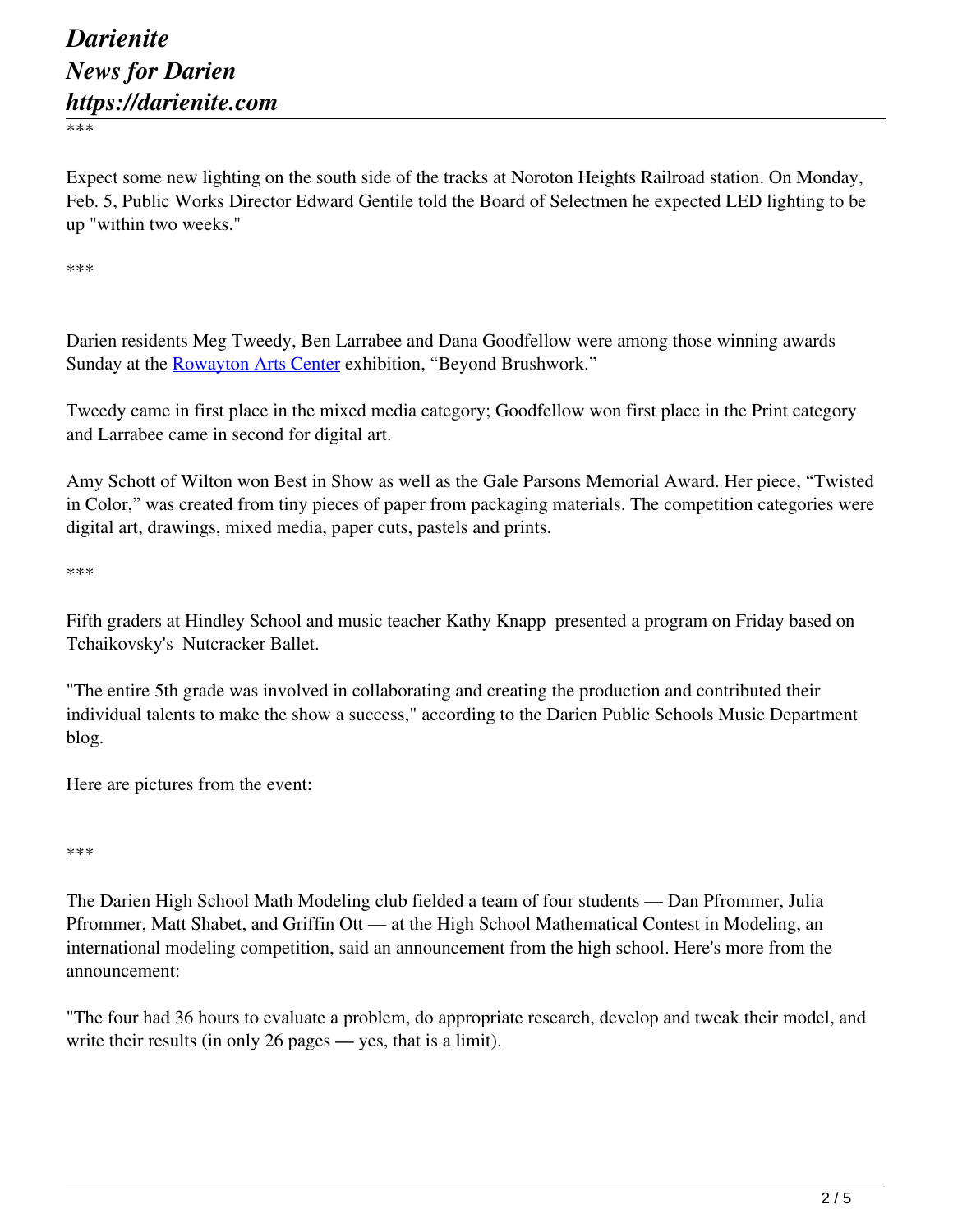"The problem involved evaluating a particular location as a host for the Winter Olympics — primarily focused on the ability to create challenging ski runs.

"That is, the students had to generate and lay ski paths on mountainous terrain to meet certain objectives of the question, and evaluate against Olympic criteria. The students earned the recognition of 'Meritorious' placing their work in the top 20 percent of all competitors."

\*\*\*

There are "help wanted" signs at all sorts of retail establishments in and around Darien. Shake Shack in Darien is among those with job openings — find out more here. Johnny's and Company is looking for a "receptionist/salon co-ordinator" — find out more here.

\*\*\*

Road trivia: Did you know that Darien has a "Tinywood Road"? It appears to be appropriately named, with maybe one or two houses on the street. Here's where it is.

(Darien's "Bigwood Road" would be Hollow Tree Ridge Road, of course. But that's not the road with the longest name — that's a tie between "Old King's Highway North" and "Old King's Highway South.")

\*\*\*

## \*\*\*

Love is in the air, especially if you are a reader. Darien Library announced today that it is launching Book Matchmaker, a book recommendation service to help connect readers to great books. Patrons who participate will receive a handpicked book, based on their reading preferences, every 12 weeks.

The Book Matchmaker program is an extension of the Library's reader advisory service. The goal of the program is to build relationships with patrons while providing tailored reading recommendations to subscribers (participants) in an easy and convenient way. The service is loosely based on start-up subscription businesses such as Stitch Fix and Birch Box.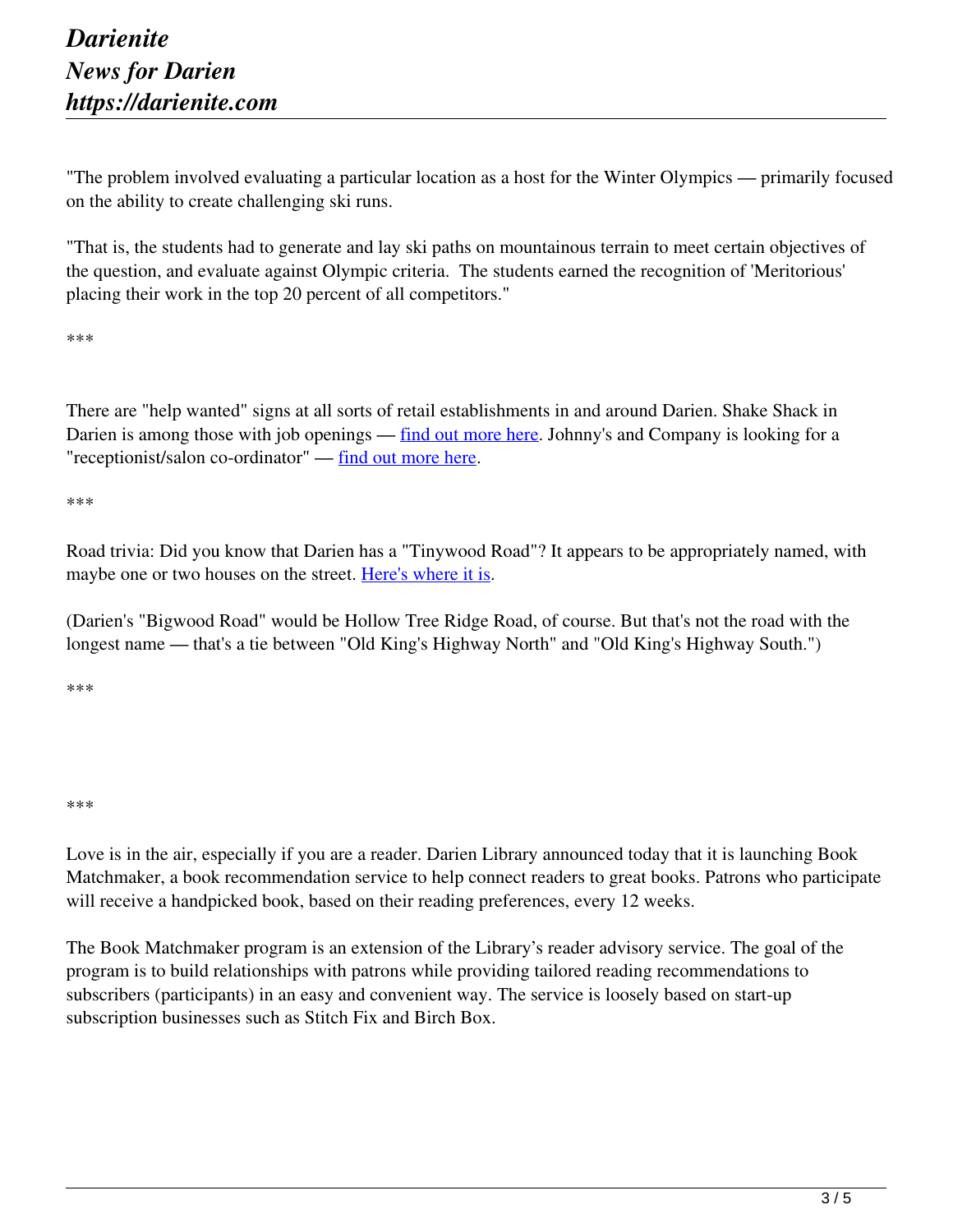*Darienite News for Darien* Patrons are then matched with a reader advisor who every twelve weeks selects a book and checks it out to *https://dapienitezeont*e explaining the reason behind the selection. To participate in the program, patrons fill out a quick and fun online form to determine reading preferences.

Book Matchmaker is open to adults and teens with registered library cards. For more information or to participate in the program, please visit the **Book Matchmaker page** on the Darien Library website.

\*\*\*

Darien Fire Department recently tweeted: "After serving more than 46 years as the Financial Secretary of the Darien Fire Dept. (elected in 1971), Robert Eldredge recently stepped down from his position. Mr. Eldredge has been a member of DFD for 57 years! We would like to thank him for his time and service!"

\*\*\*

Lauren Tarshis, author of the popular *I Survived* series, recently visited Holmes School. Here are some photos from her visit:

\*\*\*

Norwalk Community College will be holding information sessions in February for those interested in exploring careers in physical therapy. Three information sessions are scheduled for next month, to be held in the PTA lab in W005. The sessions are:

- Thursday, Feb.  $15 10$  a.m.
- Wednesday, Feb.  $21 2:30$  p.m.
- Monday, Feb.  $26 6$  p.m.

There will be a short presentation at the beginning of each session, followed by a question and answer session. Attendees will learn the program requirements, how to apply and career opportunities in physical therapy.

Information packets and program applications will be available at the information sessions. Program applications are due by June 1. Those interested in attending should email Jennifer Bresnick, Doctor of Physical Therapy (DPT) at jbresnick@norwalk.edu with the session they plan to attend.

\*\*\*